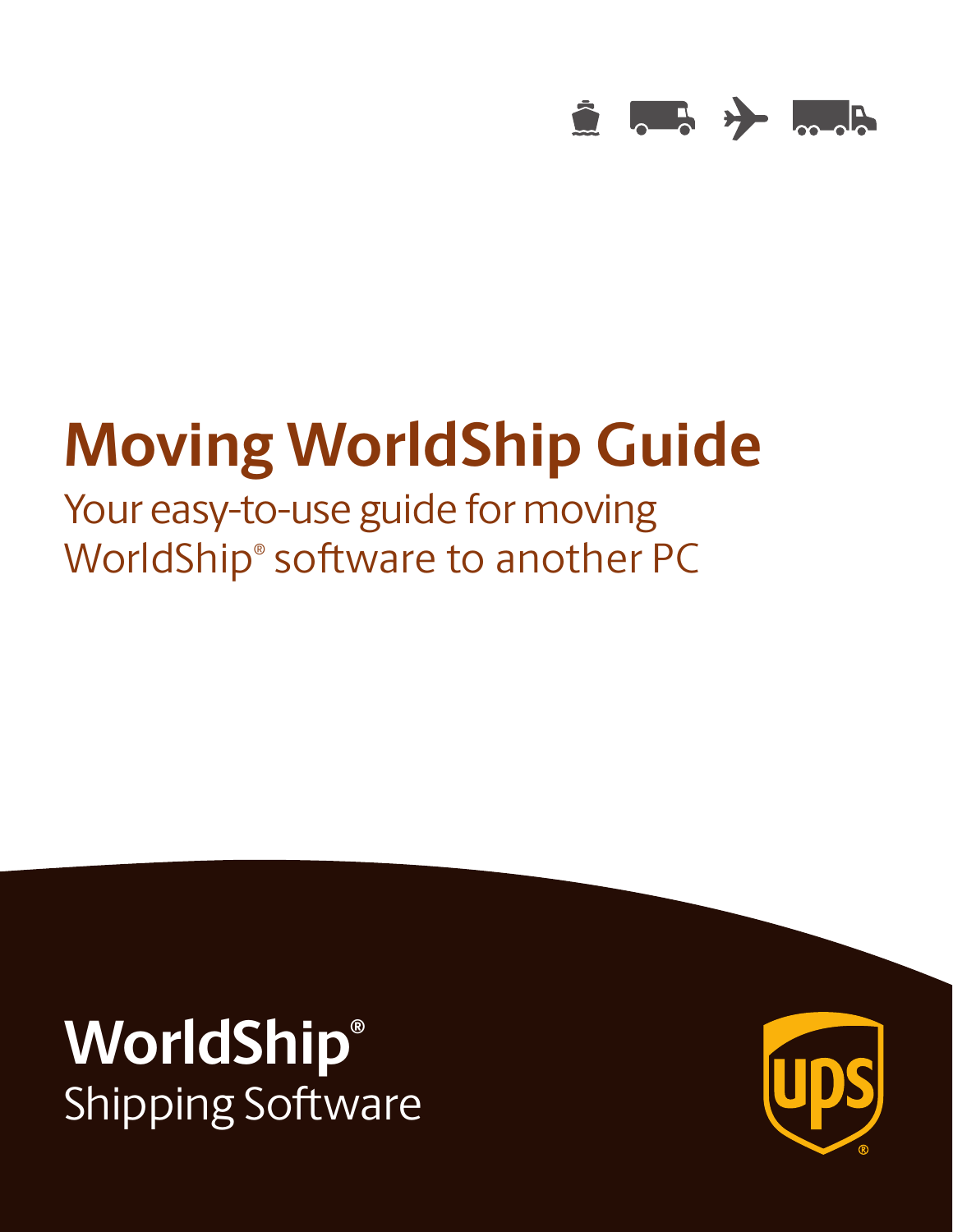

## **Table of Contents**

#### A guide for moving WorldShip Shipping Software to another PC

#### **When to use this guide**

- Upgrading your PC from one operating system to another
- Moving WorldShip from one PC to another

*Note: The install type must remain the same on the upgraded system or the new PC (for example, Single Workstation to Single Workstation or Admin to Admin, etc.). Please be aware that these instructions are only for your WorldShip data. Refer to Microsoft® for instructions on how to back up data and programs on your PC not associated with WorldShip.*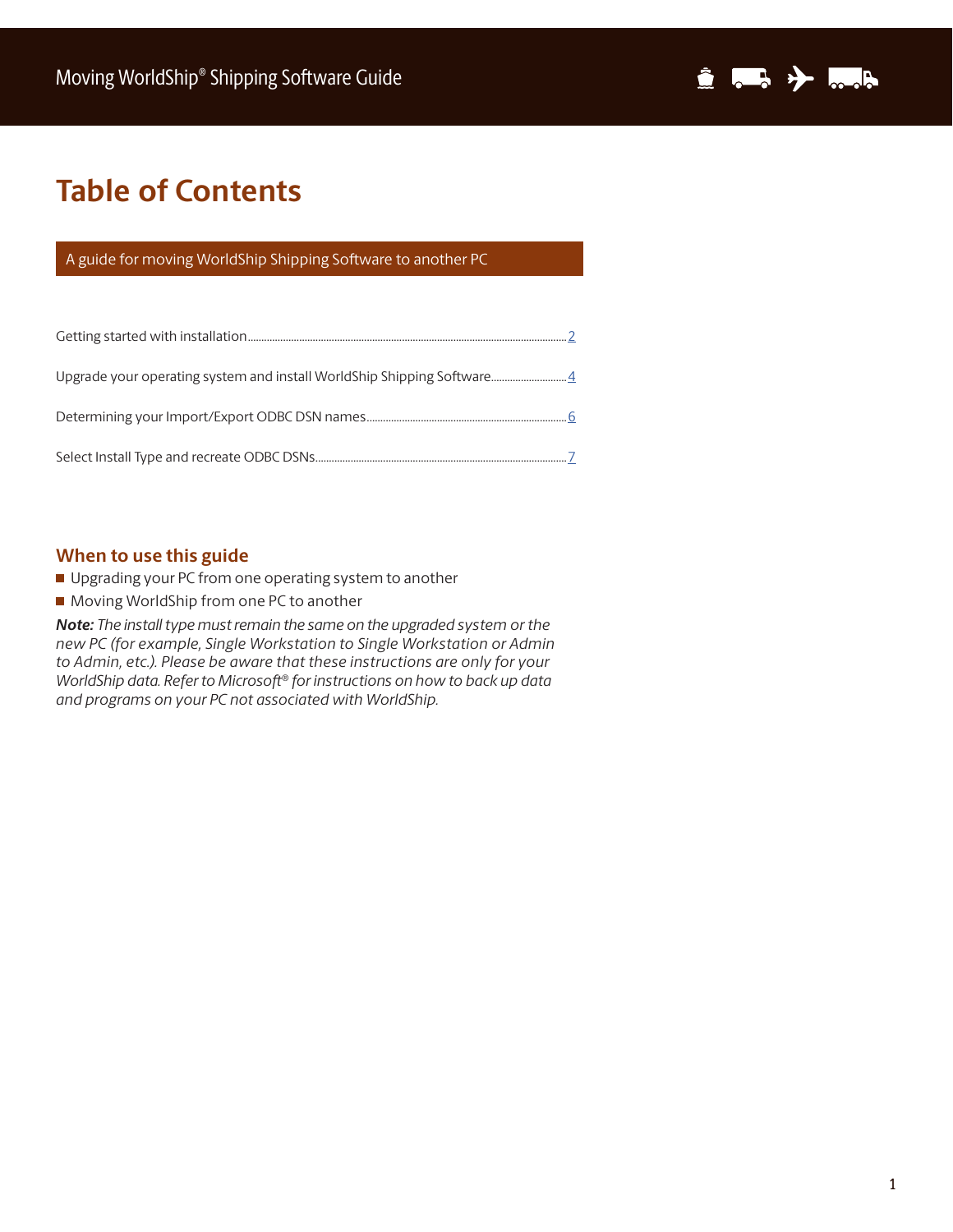

## **Getting started with installation**

#### **Step 1: Run WorldShip End of Day for pending data prior to backing up your WorldShip data**

#### **Step 2: Determine your Import/Export ODBC DSN names**

If you perform import/export within WorldShip, go to **Step 6: Determine Your Import/Export ODBC DSN Names**. If not, proceed to **Step 3: Back up WorldShip Data using the WorldShip Support Utility**.

#### **Step 3: Back up WorldShip Data using the WorldShip Support Utility**

- 1. **Click on the Start menu**.
- 2. To open the Support Utility, **choose** Programs or All Programs >UPS > WorldShip Support Utility. Or, in the search bar, type "UPS WorldShip Support Utility."

*Note: If you are using Windows 7, make sure to rightclick on WorldShip Support Utility and select Run As Administrator*.

- 3. If you already know your Install Type (standalone/ single or LAN admin), skip this step. If not, go to **Step 7: Determine your Install Type**. Remember, the Install Type must remain the same on the upgraded system or the new PC (Single Workstation to Single Workstation or Admin to Admin, etc.).
- 4. From the main screen of the Support Utility, **doubleclick Data Maintenance**.
- 5. From the Data Maintenance screen, **click Backup** to back up the WorldShip database. You do not need to back up the UPSNRFRvlDB. This is optional.

*Note: If you receive a message indicating there are users connected to the database, click the OK button and click Backup* again.

*(Continued on the next page)*

| Start Server                                        |                                                    |  |
|-----------------------------------------------------|----------------------------------------------------|--|
| <b>Stop Server</b>                                  |                                                    |  |
| Server Status                                       | -- Reports if the server is running or not.        |  |
| List Instances                                      | -- List server instances running on this machine.  |  |
| SQL Diag                                            | -- Gather diagnostic information about the server. |  |
| SQL Info                                            | -- Report information about server.                |  |
| <b>Logged In Users</b>                              | -- List users logged into server.                  |  |
| <b>Configure Server</b>                             | -- Change memory allocated for this server.        |  |
| <b>Database Operations</b><br><b>Check Database</b> | -- Check the WorldShip database for errors.        |  |
| <b>Shrink Database</b>                              | -- Compact the WorldShip database.                 |  |
| Backup                                              | -- Backup WorldShip data.                          |  |
| Restore                                             | -- Restore WorldShip data.                         |  |
| Advanced                                            | -- Advanced Options                                |  |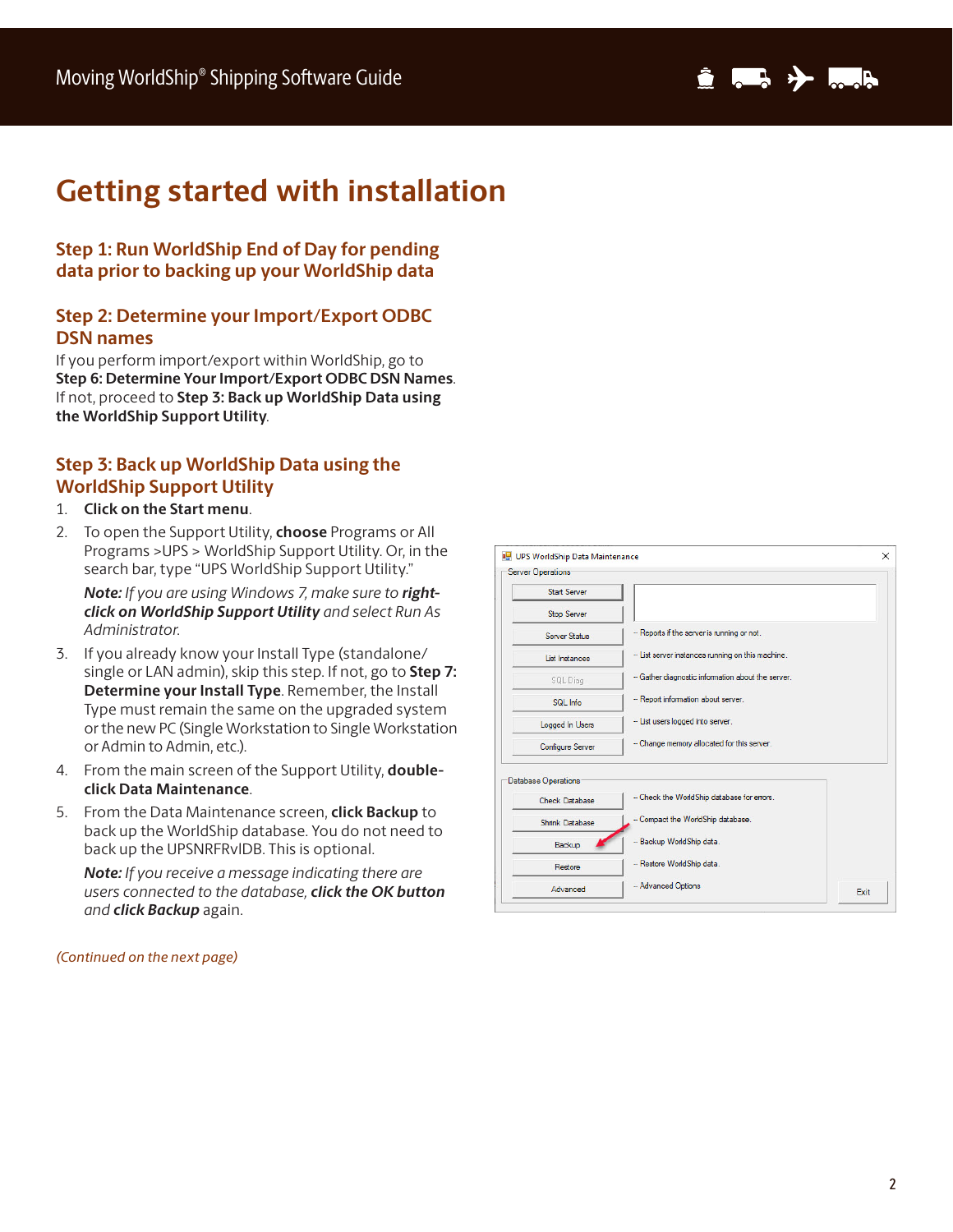

## **Getting started with installation** *(Continued)*

- 6. When the backup completes successfully, the Support Utility will notify you of the location of your backup. **It is important to make note of this location**.
- 7. **Click OK**.
- 8. **Exit** the Support Utility.
- 9. Using My Computer or Microsoft<sup>®</sup> Windows Explorer<sup>®</sup>, browse to the location of the database backup noted above. **Copy the folder** to a network drive or an external drive.

*Note: Please do not copy folders to a local drive on the PC. During the operating system upgrade, the files and folders on th*e local PC will be deleted.

- 10. Using My Computer or Microsoft Windows Explorer, browse to the folder where WorldShip is installed. **Example:** C:\UPS\WSTD. **Copy** the following folders and all of the contents to a network drive or to an external drive:
	- a. \UPS\WSTD\Archive
	- b. \UPS\WSTD\Backup
	- c. \UPS\WSTD\ImpExp

*Note: If this is an Admin workstation, the \UPS\WSTD\ ImpExp folder is found in the Admin Shared folder.*

11. This procedure has saved your WorldShip data only. Please refer to Microsoft for instructions on how to back up other programs and data. Once your operating system has been upgraded, you may proceed with **Step 5: Install WorldShip on the new operating systems or new PC.**

| <b>Browse</b><br><b>Fxit</b><br>Backup               | C:\ProgramData\UPS\WSTD\Support\DBSupport<br>Include NRFRvIDB in Backup                   |
|------------------------------------------------------|-------------------------------------------------------------------------------------------|
|                                                      |                                                                                           |
|                                                      |                                                                                           |
|                                                      |                                                                                           |
|                                                      | UPS WorldShip - Backup Files                                                              |
| C:\ProgramData\UPS\WSTD\Support\DBSupport\UPSWS_SUPP | The file backup has completed.<br>Your backup can be found in:<br>ORTNP_20210901_v138_001 |
|                                                      |                                                                                           |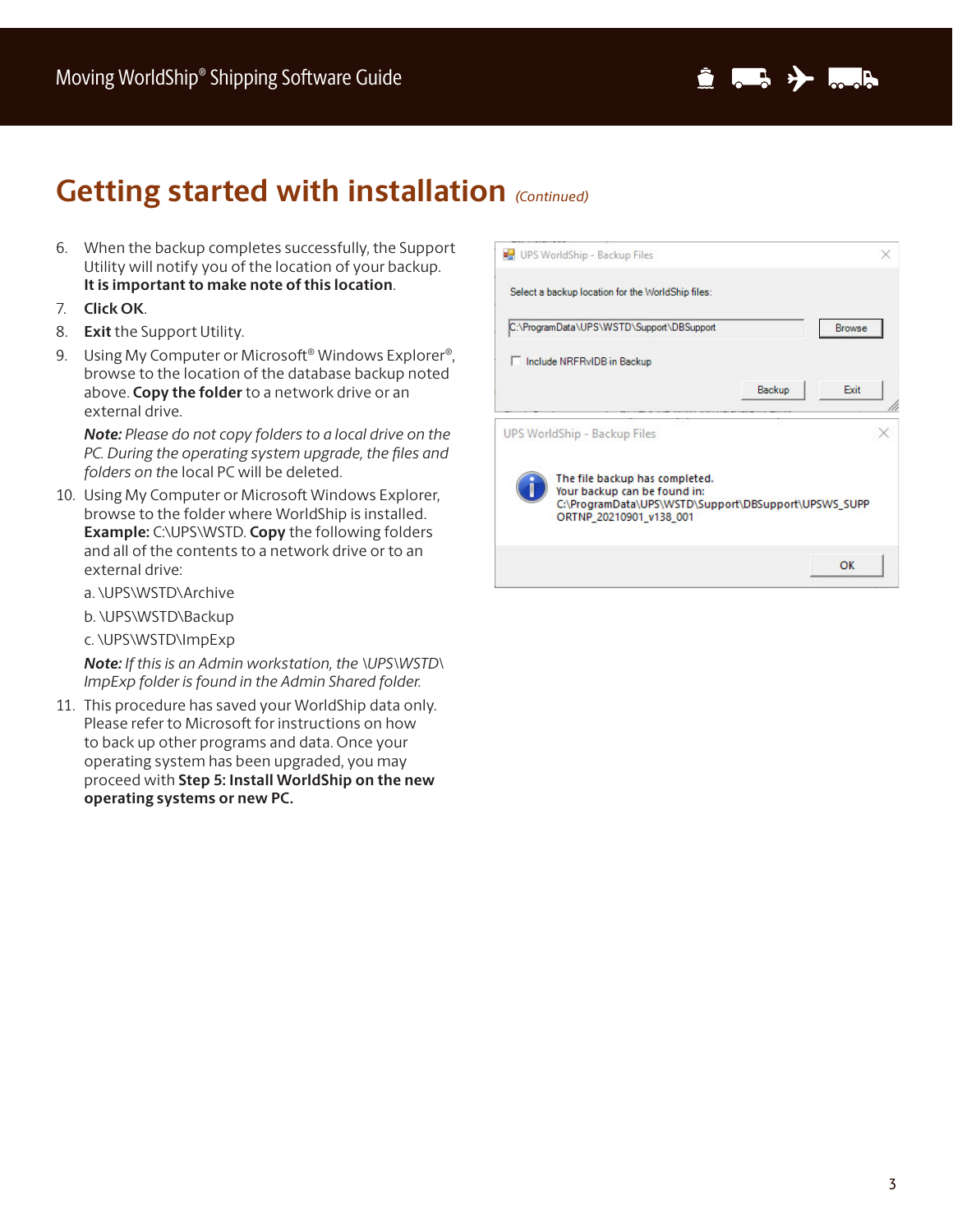

## **Upgrade your operating system and install Worldship Shipping Software**

#### **Step 4: Upgrade your operating system**

Refer to these instructions on how to:

- Back up data and programs not associated with WorldShip.
- Upgrade your operating system.

#### **Step 5: Install WorldShip on the new operating system or new PC**

- 1. **Install WorldShip** on the new system. Make sure that you choose the same WorldShip Install Type, LAN Admin or Single, as the original WorldShip Install Type.
- 2. When the system reboots, WorldShip will start up and continue the installation.
- 3. **Configure Communications** but **CANCEL WorldShip startup** when you get to the registration process. You will restore your backed up database (which makes this step unnecessary). **Click OK** to acknowledge that you wish to quit the registration process.
- 4. **Copy** the database backup folder to the system, as noted in **Step 3: Back up WorldShip Data using the WorldShip Support Utility**.
- 5. **Restore** the following folders to the same directory structure on the newly installed WorldShip system. a. \UPS\WSTD\Archive b. \UPS\WSTD\Backup c. \UPS\WSTD\ImpExp

*Note: If this is a LAN Admin workstation, the \UPS\ WSTD\ImpExp folder is found in the Admin Shared folder.*

- 6. **Open** the Support Utility.
- 7. From the main screen of the Support Utility, **doubleclick Data Maintenance**.
- 8. From the Data Maintenance screen, **click Restore** and browse to the database file that was created earlier on the old system and copied to the new system.

*Note: If you receive a message indicating there are users connected to the database, click the OK button and click Restore again.*

#### *(Continued on the next page)*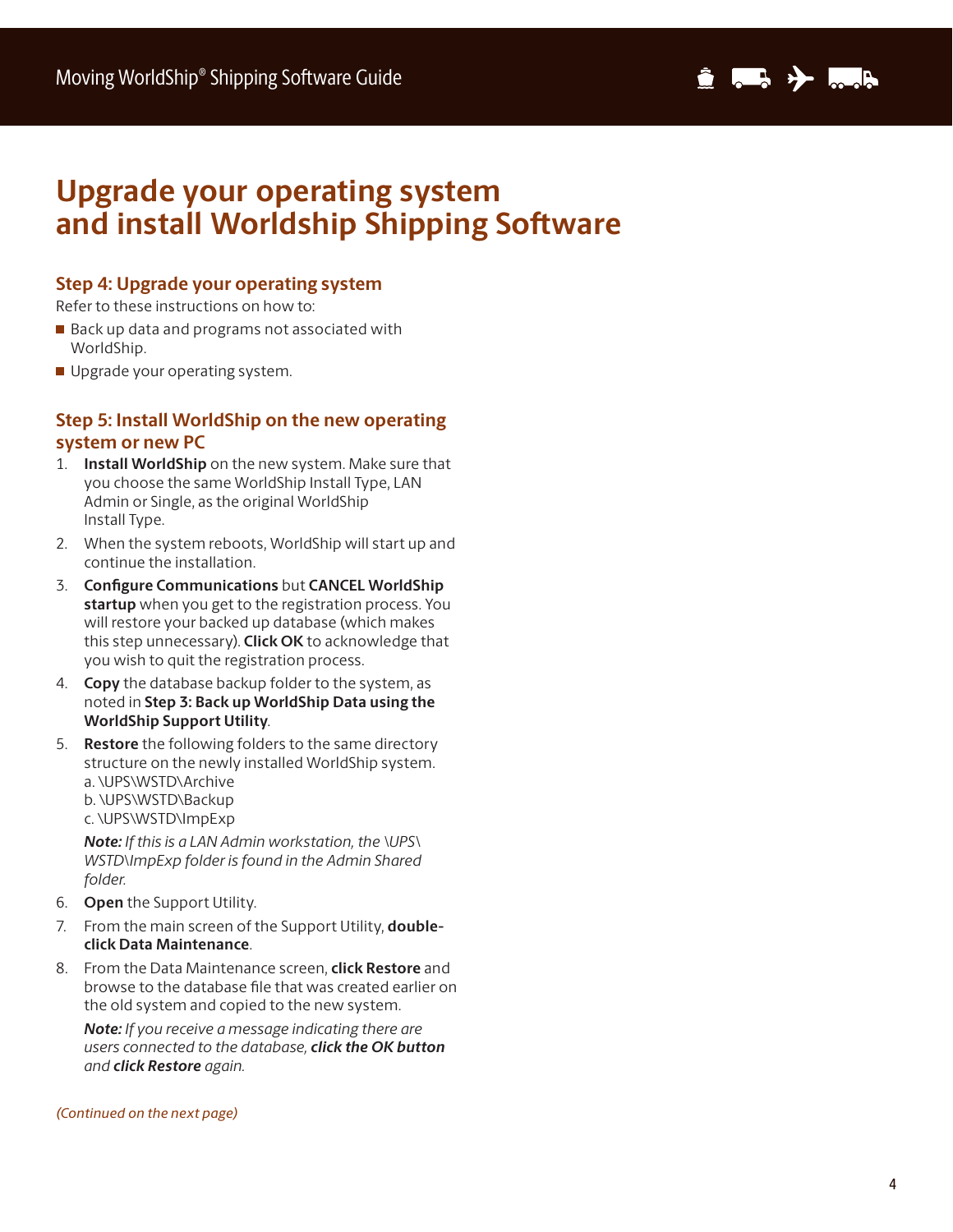

## **Upgrade your operating system and install Worldship Shipping Software** *(Continued)*

- 9. Highlight the appropriate file under the Available Backups window and **click Restore**.
- 10. **Click Yes** to restore all files in the directory.
- 11. **Click OK** on the screen indicating that your backup files were restored successfully.
- 12. **Exit** the Support Utility.
- 13. If you perform import/export within WorldShip, go to **Step 8: Recreate ODBC DSNs**. If you do not, proceed to the next step.
- 14. **Start** WorldShip. If the registration screen appears during WorldShip startup, **click Finish** to complete the registration process.
- 15. **Reinstall** printer drivers. Thermal printer drivers should be installed through WorldShip.

You have completed WorldShip installation.

| UPS WorldShip - Restore Files                                                                                                                                                                                                                                                              |                                           |                               | $\times$      |
|--------------------------------------------------------------------------------------------------------------------------------------------------------------------------------------------------------------------------------------------------------------------------------------------|-------------------------------------------|-------------------------------|---------------|
| Choose the location of the backup you want to restore:                                                                                                                                                                                                                                     |                                           |                               |               |
| C:\ProgramData\UPS\WSTD\Support\DBSupport                                                                                                                                                                                                                                                  |                                           |                               | <b>Browse</b> |
| Available Backups:                                                                                                                                                                                                                                                                         |                                           |                               |               |
| <b>File Name</b>                                                                                                                                                                                                                                                                           | Type                                      | Date                          | ۸             |
| UPSWS SUPPORTNP 20210901 v138 001                                                                                                                                                                                                                                                          | <b>Full Backup</b>                        | 9/1/2021                      |               |
| UPSWS SUPPORTNP 20210831 v138 001                                                                                                                                                                                                                                                          | <b>Full Backup</b>                        | 8/31/2021                     |               |
| UPSWS SUPPORTNP 20210628 v138 001                                                                                                                                                                                                                                                          | <b>Full Backup</b>                        | 6/28/2021                     |               |
| UPSWS_SUPPORTNP_20210520_v137_001                                                                                                                                                                                                                                                          | <b>Full Backup</b>                        | 5/20/2021                     |               |
| UPSWS SUPPORTNP 20210520 v137 001 ABR2.1<br>LIPSMS SLIPPORTNP 20210520 v137 002                                                                                                                                                                                                            | <b>Full Backup</b><br><b>Call Dealers</b> | 5/20/2021<br><b>ECOC/OC/R</b> |               |
| File Set:<br>All                                                                                                                                                                                                                                                                           |                                           |                               |               |
| File List:                                                                                                                                                                                                                                                                                 |                                           |                               |               |
| UPSWS SUPPORTNP 20210901 v138 001\Lan\CustomLabels\Images\UPSShieldColored.bmp<br>UPSWS_SUPPORTNP_20210901_v138_001\Lan\CustomLabels\Images\UPSTagLine.bmp                                                                                                                                 |                                           |                               | ۸             |
| UPSWS_SUPPORTNP_20210901_v138_001\Lan\CustomLabels\XML\UPSSampleShipmentLabelHeader.xml                                                                                                                                                                                                    |                                           |                               |               |
|                                                                                                                                                                                                                                                                                            |                                           |                               |               |
|                                                                                                                                                                                                                                                                                            |                                           |                               |               |
|                                                                                                                                                                                                                                                                                            |                                           |                               |               |
|                                                                                                                                                                                                                                                                                            |                                           |                               |               |
| UPSWS_SUPPORTNP_20210901_v138_001\Lan\ImpExp\AddrBook\Address Transfer to MyUPS.dat<br>UPSWS_SUPPORTNP_20210901_v138_001\Lan\ImpExp\Shipment\batch.demo1.dat<br>UPSWS_SUPPORTNP_20210901_v138_001\Lan\ImpExp\Shipment\Batch2.dat<br>UPSWS SUPPORTNP 20210901 v138 001\Lan\UPSNrfUserDB.bak |                                           |                               |               |
|                                                                                                                                                                                                                                                                                            |                                           |                               |               |
|                                                                                                                                                                                                                                                                                            |                                           | Restore                       | <b>Fxit</b>   |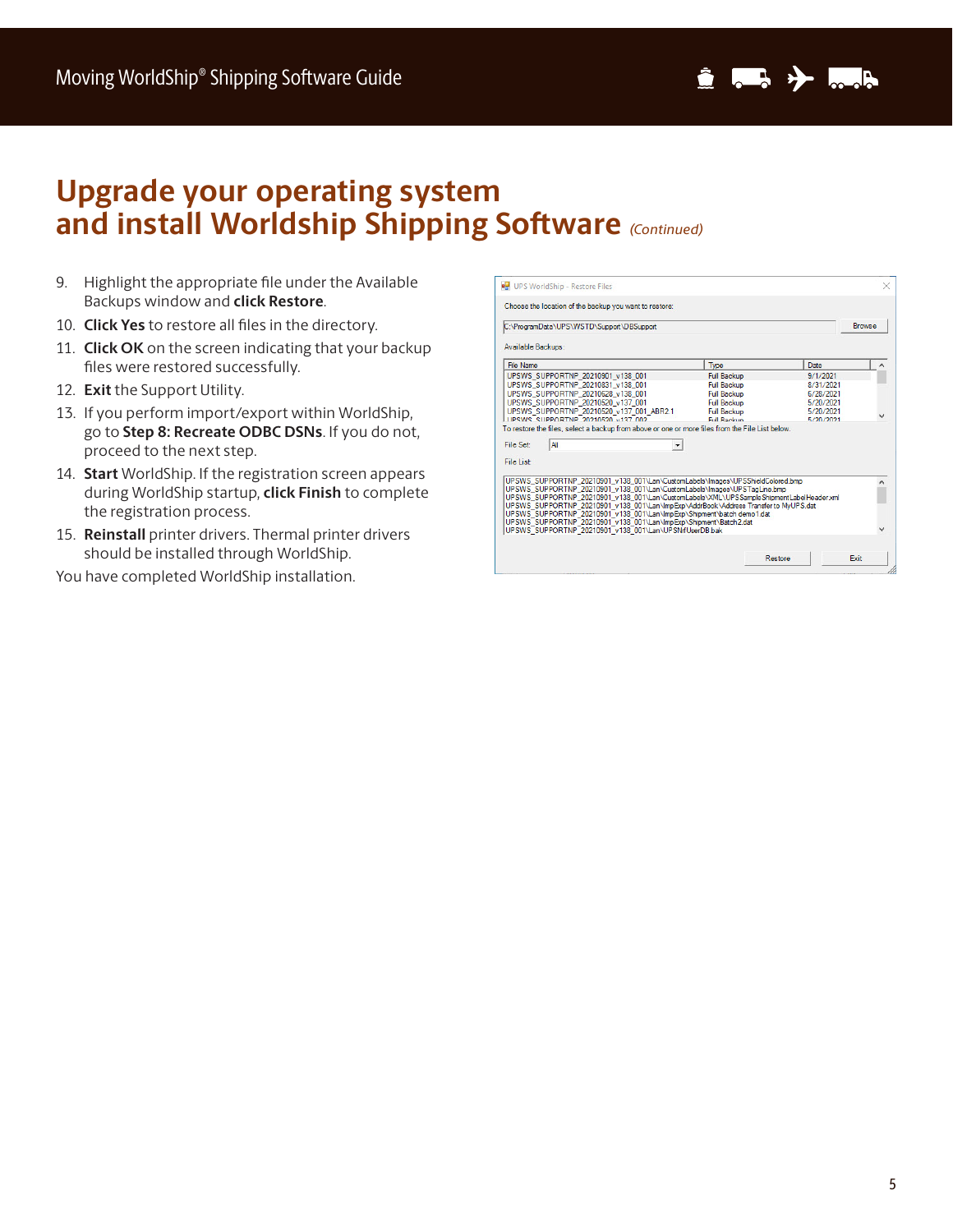

### **Determining your Import/Export ODBC DSN names**

#### **Step 6: Determine your Import/Export ODBC DSN names**

If you perform import/export within WorldShip, you will need the existing Import/Export ODBC DSN names so that they can be recreated on the upgraded or new system. Follow these steps to find the existing Import/ Export ODBC DSN names.

- 1. **Start** WorldShip.
- 2. **Select Import/Export Data** from the toolbar.
- 3. **Choose Create/Edit Map**.
- 4. Note the names and exact spellings of each entry displayed under the "ODBC DSN/Location" column.

*Note: In order to continue to use WorldShip Import/ Export functionality on the new PC, you will have to configure the same ODBC DSNs in the exact same manner as you configured them on the old PC.*

- 5. **Close** WorldShip.
- 6. Return to **Step 3: Back up WorldShip Data using the WorldShip Support Utility**.



|                                                                                                                                                                           |      | Map Type                                                                                              |  |                                                                                         | <b>ODBC DSN/Location</b>           |            | $\land$ |
|---------------------------------------------------------------------------------------------------------------------------------------------------------------------------|------|-------------------------------------------------------------------------------------------------------|--|-----------------------------------------------------------------------------------------|------------------------------------|------------|---------|
| Address Transfer to MyUPS<br><b>E</b> Batch2<br>Sample Order Import 1<br><b>E</b> batch demo1<br>Default Export - WorldShip }<br>$\blacktriangleright$ { Default Export } |      | <b>Address Book</b><br>Shipment<br>Shipment<br>Shipment<br><b>Address Book</b><br><b>Address Book</b> |  | UPS WorldShip CSV Export<br>batch 2<br>UPS WorldShip SampleOrderIm<br><b>Batch Demo</b> |                                    |            | v       |
| Edit                                                                                                                                                                      | Copy | Rename                                                                                                |  | Delete.                                                                                 | <b>View</b>                        | ODBC Login |         |
| New Map<br>O Import from ODBC Database                                                                                                                                    |      |                                                                                                       |  |                                                                                         | Export to ODBC Database            |            |         |
| Import from XML                                                                                                                                                           |      |                                                                                                       |  |                                                                                         | <b>Export CSV</b><br>Export to XML |            |         |
|                                                                                                                                                                           |      | <b>Address Book</b>                                                                                   |  |                                                                                         | $\checkmark$                       |            |         |
| Map Type:                                                                                                                                                                 |      |                                                                                                       |  |                                                                                         |                                    |            |         |
|                                                                                                                                                                           |      |                                                                                                       |  |                                                                                         |                                    |            |         |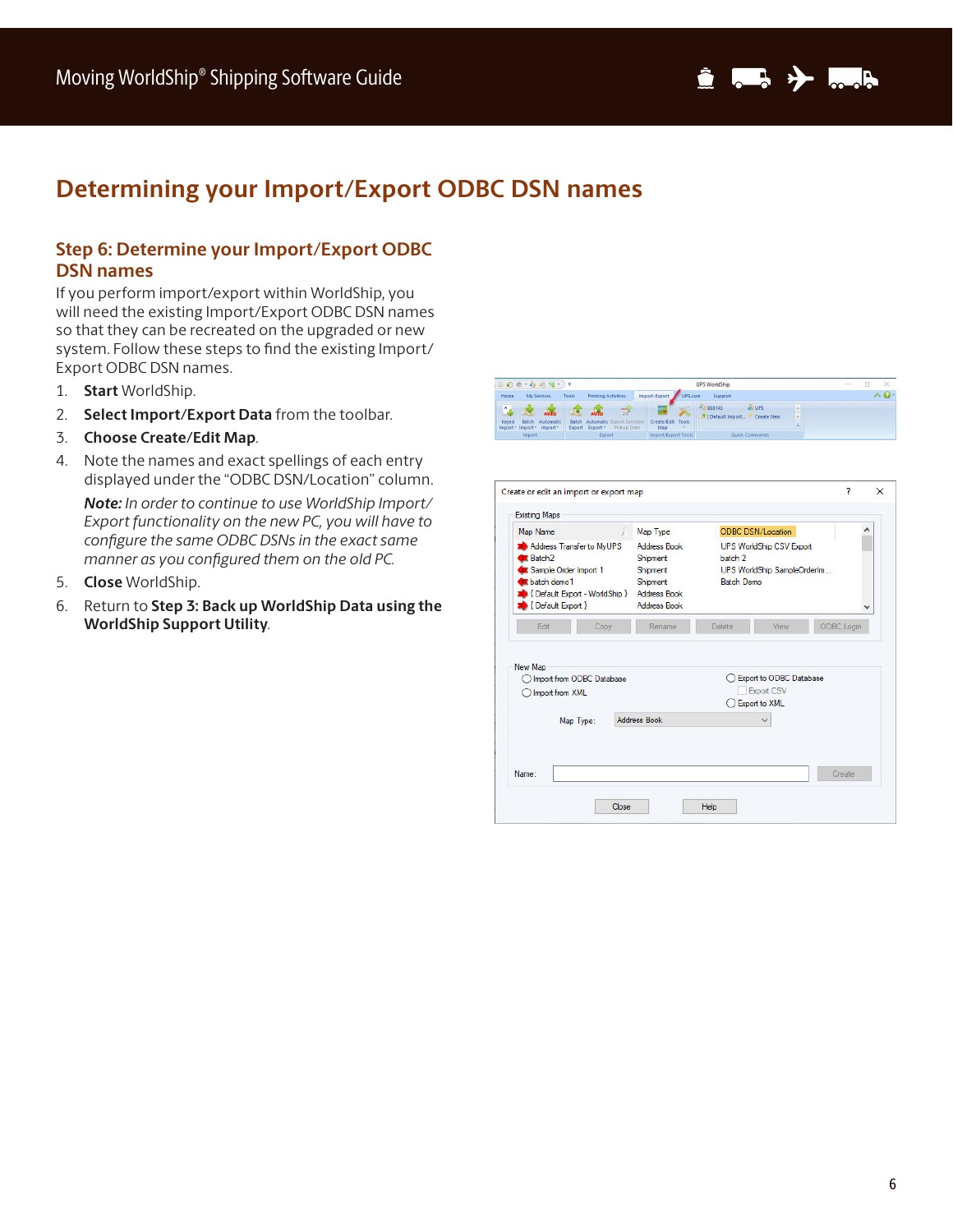

## **Select Install Type and recreate ODBC DSNs**

#### **Step 7: Determine your Install Type**

To determine your install type, choose View > WorldShip Information from the main screen of the Support Utility.

- 1. Your Install Type is displayed under the Shipper box on the left side of the screen.
- 2. Make note of your Install Type.

*Note: These procedures can only be used when the Install Type will be the same on the new or upgraded PC.*

- 3. **Click Exit** to return to the main screen of the Support Utility.
- 4. Return to **Step 3: Back up WorldShip Data using the WorldShip Support Utility**.



#### **Step 8: Recreate ODBC DSNs**

If you perform import/export within WorldShip, you must recreate the ODBC DSNs.

- 1. To launch ODBC Administrator on a 32-bit system: a. **Click Start** > Control Panel > Administrative Tools > Data Sources (ODBC)
- 2. To launch ODBC Administrator on a 64-bit system: a. From My Computer, **choose Local Disk (C:)** b. Navigate to Windows > SysWOW64 c. **Select** "odbcad64.exe" to launch the ODBC
	- Administrator
- 3. Create new ODBC DSNs using the information from **Step 6: Determine your Import/Export ODBC DSN names**. Remember, the ODBC DSN names must be exactly the same as on the old computer (note: they are case sensitive).
- 4. Return to **Step 5: Install WorldShip on the new operating system or new PC**.